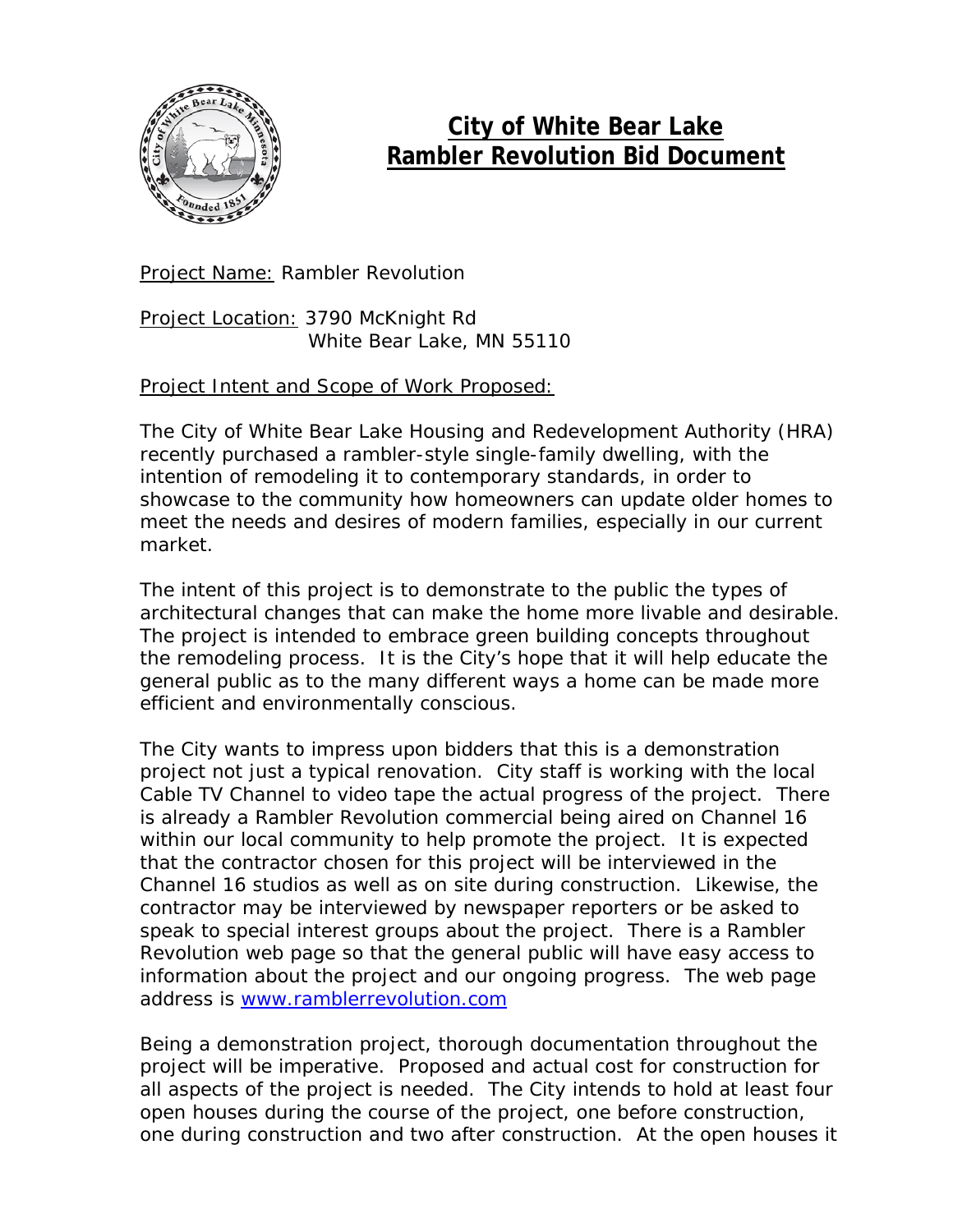is expected that the chosen contractor will be present to discuss the project with interested residents and to answer general remodeling questions.

Under a separate budget, the City plans to incorporate a residential sprinkler system into the project. Therefore, the chosen contractor will also be expected to coordinate with Escape, the fire suppression contractor, for the installation of the system.

The Neighborhood Energy Connection has performed an energy audit on the home. The energy audit recommends specific upgrades to the dwelling to increase efficiency. A copy of the energy audit is attached to this bid document for your reference. The recommended upgrades are to be incorporated into the scope of this project. Xcel Energy offers rebates for each individual item recommended in the audit. Energy upgrades are eligible for the rebates through Xcel Energy as long as they are installed by sub-contractors approved by Xcel Energy. Therefore, any of the work done on the project as it relates to the energy audit recommendations must be done by Xcel Energy approved sub-contractors.

The City is also interested in working with Minnesota Greenstar to achieve, at a minimum, a Bronze level certification. Minnesota GreenStar is a leading residential building standards and certification program created by Minnesotans for Minnesotans. The program promotes healthy, durable, high-performance design and construction for both new and existing homes across Minnesota. Fundamental to the program is an objective, third-party verification system that assures consumers that the new home or remodeling project performs as designed.

The green certification program takes a whole-systems approach applying the five (5) key concepts of green building programs:

- 1. Energy efficiency
- 2. Resource efficiency (including durability)
- 3. Indoor environmental quality
- 4. Water conservation
- 5. Site and community impact

Achieving GreenStar certification may not be possible due to budget restraints. Therefore, the City is asking that contractors provide bid pricing for the project for both scenarios: with and without the bronze level Greenstar certification.

A full remodel of both the main floor and the basement level of the home. may not be possible within the budget the City has in place. For this reason the City is seeking a base bid for all the renovation and kitchen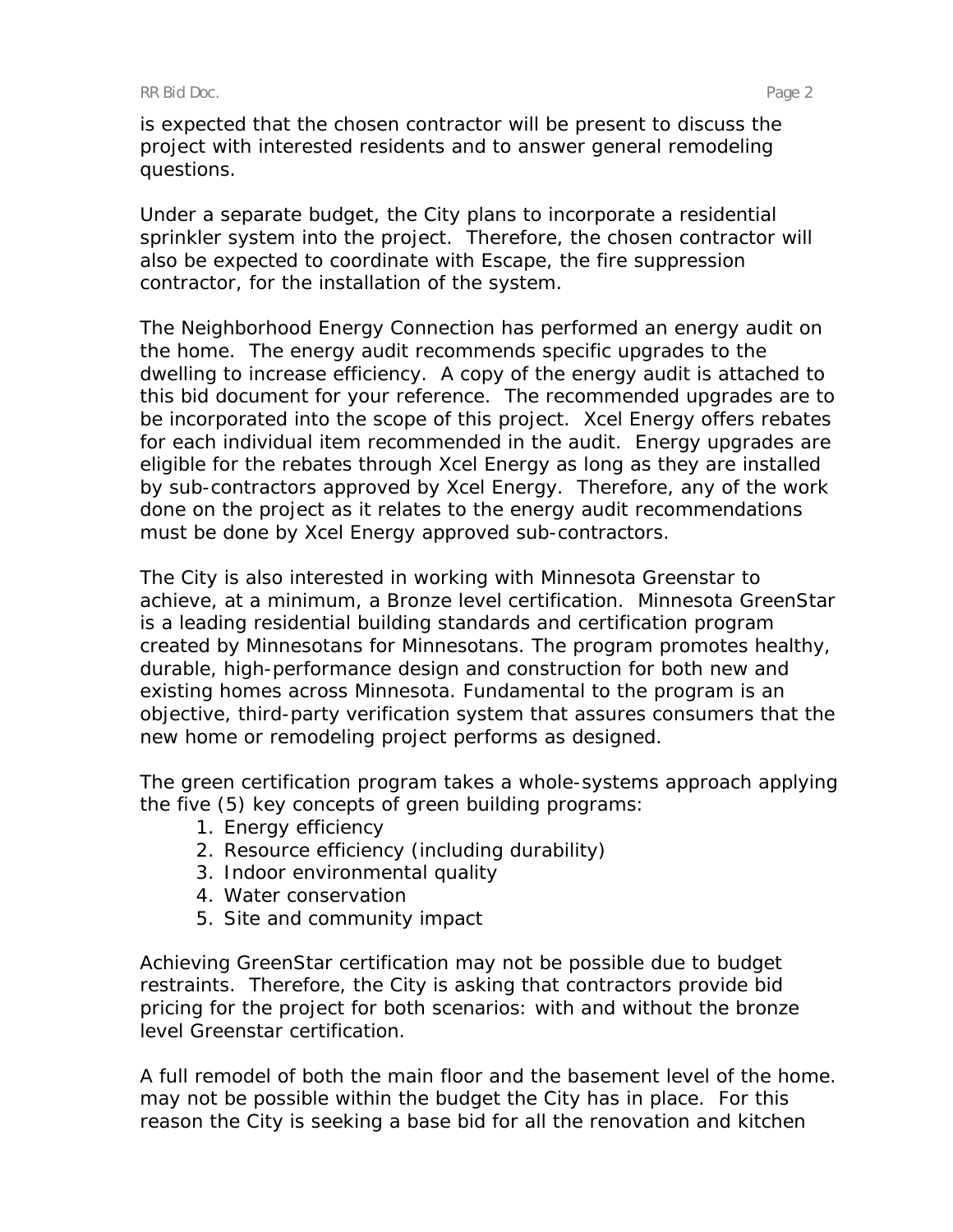expansion work that will take place on the main floor of the home and some essential work in the basement level. In addition to the base bid, the City is requesting separate bid pricing for the following alternates:

- Base Bid: Complete main floor remodeling and kitchen expansion, basement demolition and cleanup, new furnace, air conditioning unit and water heater, frame and sheetrock stairwell walls and install doors at basement landing, new block inserts in basement windows and new egress window at basement level.
- Alternate#1: Front Porch
- Alternate #2a: Roughed in bathroom and bedroom at the basement level of the home. This would include framing, plumbing, electrical, and HVAC rough-in to create the bathroom and bedroom.
- Alternate #2b: Completed bedroom and bathroom at the basement level. This would include bathroom fixtures, carpet, doors, paint, smoke detectors etc.
- Alternate #3a: Rear yard deck as specified.
- Alternate #3b: Rear yard deck utilizing treated lumber.

The scope of work described above is a summary of work necessary for each area described; please refer to the approved construction drawings for details.

Please note that the following appliances will be purchased by City staff and the chosen contractor will be expected to coordinate with staff to ensure the proper service lines are stubbed in at the appropriate locations for these appliances: refrigerator, stove, microwave, dishwasher, washer and dryer.

The selected contractor must:

- Complete the rehabilitation work as identified on the attached plans within their proposed cost and within their proposed timeframe unless otherwise mutually agreed to.
- Complete the project compliant with the Minnesota State Building Code requirements applicable to the project.